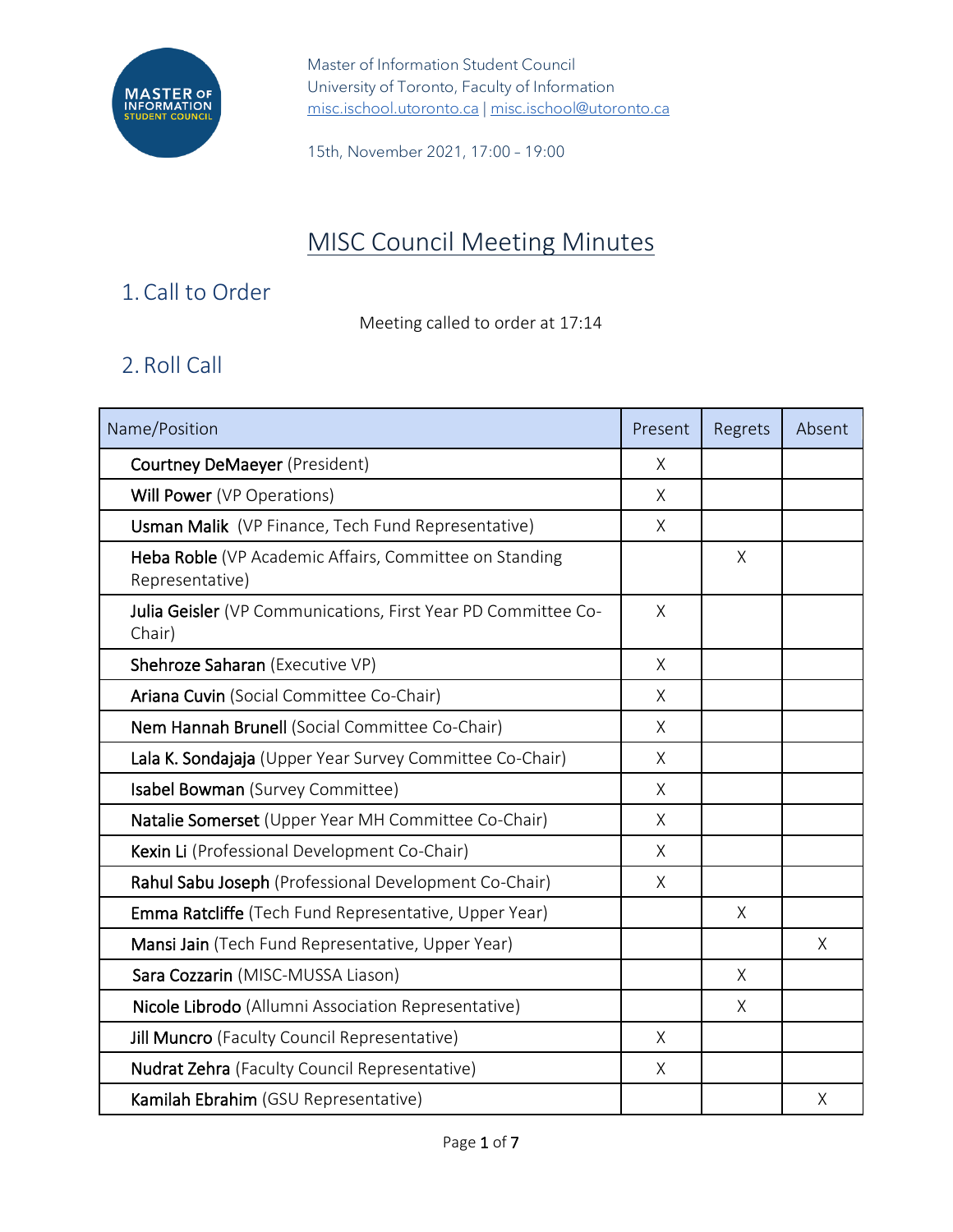

15th, November 2021, 17:00 – 19:00

| <b>Guests (Present)</b>                   |  |  |
|-------------------------------------------|--|--|
| - Amy Farrow (Accessibility Interests WG) |  |  |
| - Lorena De La Garza (Diversity WG)       |  |  |
| - Miko Wu (Diversity WG)                  |  |  |

#### Opening remarks & introductions

### 3. Land Acknowledgement:

#### **B** Read by: Courtney

*I (we) wish to acknowledge this land on which the University of Toronto operates. For thousands of years it has been the traditional land of the Huron-Wendat, the Seneca, and most recently, the Mississaugas of the Credit River. Today, this meeting place is still the home to many Indigenous people from across Turtle Island and we are grateful to have the opportunity to work on this land.* 

*To acknowledge does not reconcile the suffering faced by these communities but we will continue to acknowledge the privilege we have to this land as we learn how to approach reconciliation with integrity.*

## 4.*BIRT the agenda for October 4th, 2021 be adopted*.

- Motion to amend
- <sup>D</sup> Motion by: **Courtney**
- Seconded by: Usman
- <sup>D</sup> Carried/Failed: Carried

## 5.Career Services (Barbara Brown)

- Barbara not here at time of intended discussion
- Motion to amend agenda *BIRT that the agenda for November 15th, 2021 be amended*
- **D** Motion by: **Courtney**
- Seconded by: Shehroze
- <sup>D</sup> Carried/Failed: Carried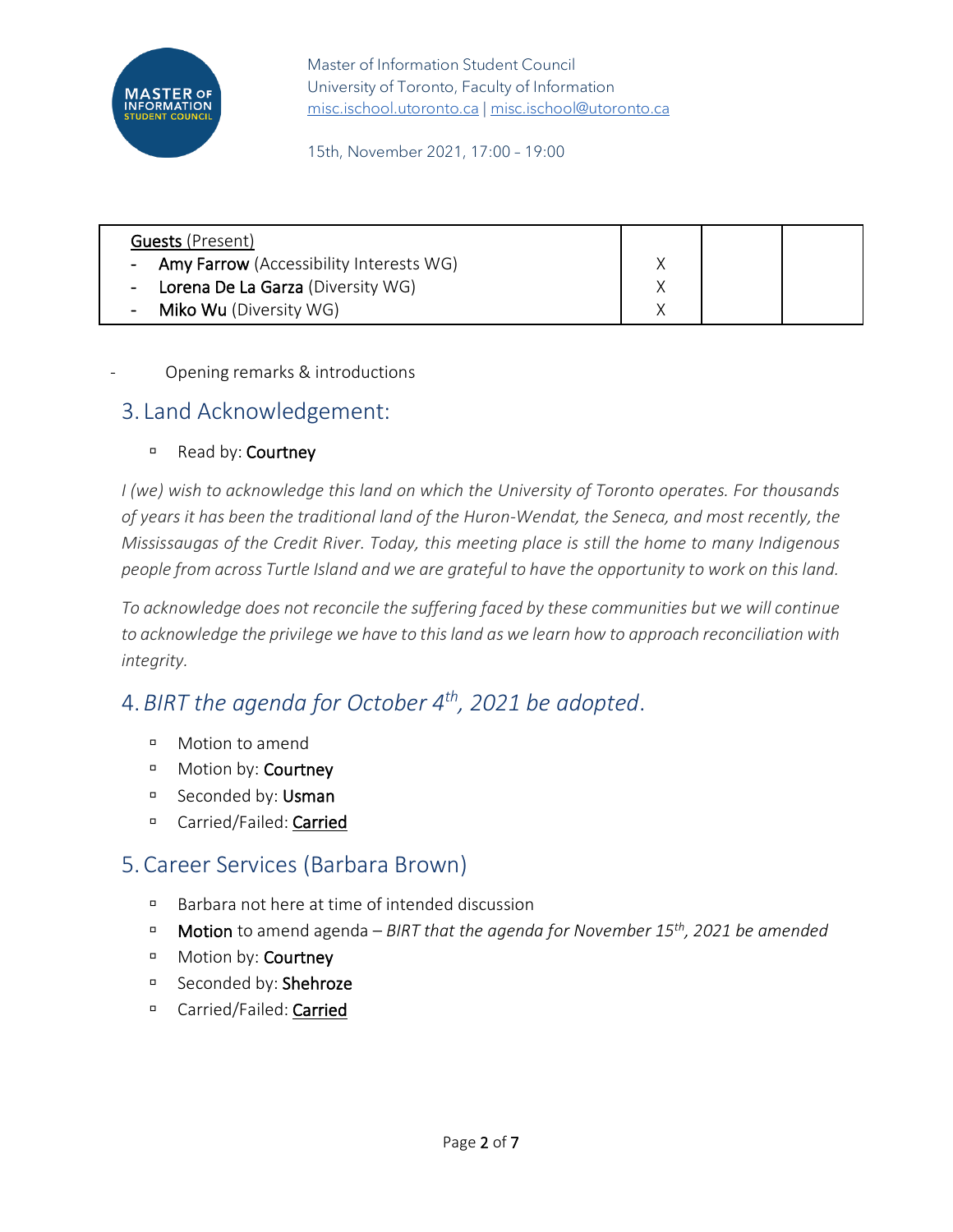

15th, November 2021, 17:00 – 19:00

## 6. New General Council Member

- Motion: *BIRT the MISC General Council approves the appointment of Lucas Luoma-Uhlik as Mental Health Committee Co-Chair.*
- New potential co-chair found by Natalie for Mental Health committee
- Courtney read nomination statement
- **D** Motion by: Usman
- Seconded by: Lala
- □ Carried/Failed: Carried

## 7. Executive Committee Reports

#### i. President

- Revamp of career services at iSchool, Barbara is back in a temporary capacity
- Survey for students to provide feedback on careers website
- Network with U of Alberta
- Call for charitable donations

#### ii. Vice President Academic Affairs

Sends regrets; Nothing to report

#### iii. Vice President Communications

- Nothing to report

#### iv. Vice President Finance

- Submitted head grant application and received installment \$16,806.94 brings balance to \$55,716.24
- Reiterated process for reimbursements

#### v. Vice President Operations

- Audit of website continues
- Met with professional development to discuss website submissions and postings
- Discussion re: Analytics WordPress extension is temperamental
- Call again to members to make sure they have appropriate access to GDrive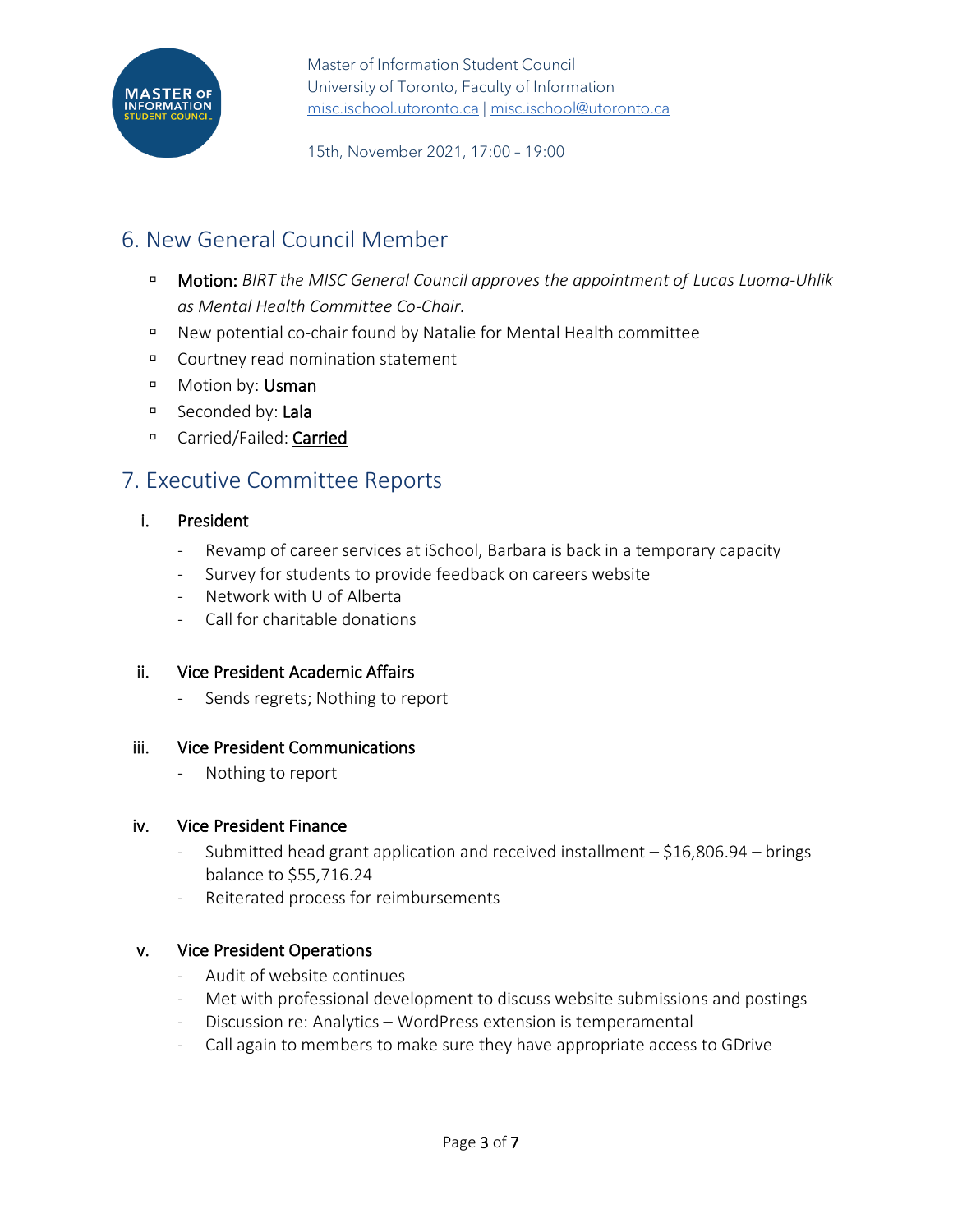

15th, November 2021, 17:00 – 19:00

#### vi. Executive Vice-President

- Looking into charities for donations
- Call for information on charities by end of mid-December
- Courtney: Food bank is not operating since September because of lack of funds

Motion: *BIRT the MISC General Council approves the Executive Reports as presented*.

- <sup>D</sup> Motion by: **Courtney**
- □ Seconded by: **Nem**
- <sup>D</sup> Carried/Failed: Carried

### 8. Committee and Representative Reports

#### i. MISC-MUSSA Liaison

- Not present, no report.

#### ii. Social Committee

- Reported slow couple of months
- Hope for more end of the semester plans and events
- Next semester has the possibility of in-person events
- Initial future planning and thinking in place re: Graduation

#### iii. Survey Committee

- Part time students survey  $\rightarrow$  drafted to be launched in January
- Professional development survey  $\rightarrow$  ending Friday, only have 17 participants call for extensions
- CDP students Survey to launch November 22 with raffle

#### iv. Mental Health Committee

- Recruited members for general membership, discussion of events to generate ideas
- Each week in MISC-y business will post a fact or a tip on mental health for those who cannot attend events
- Innovation session about Navi U of T virtual MH attendant
- Grad Minds meeting, working with them and SGS mental health advisory committee for mental health services coverage insurance increased
- Student mental health consultations with U of  $T -$  shared survey results from summer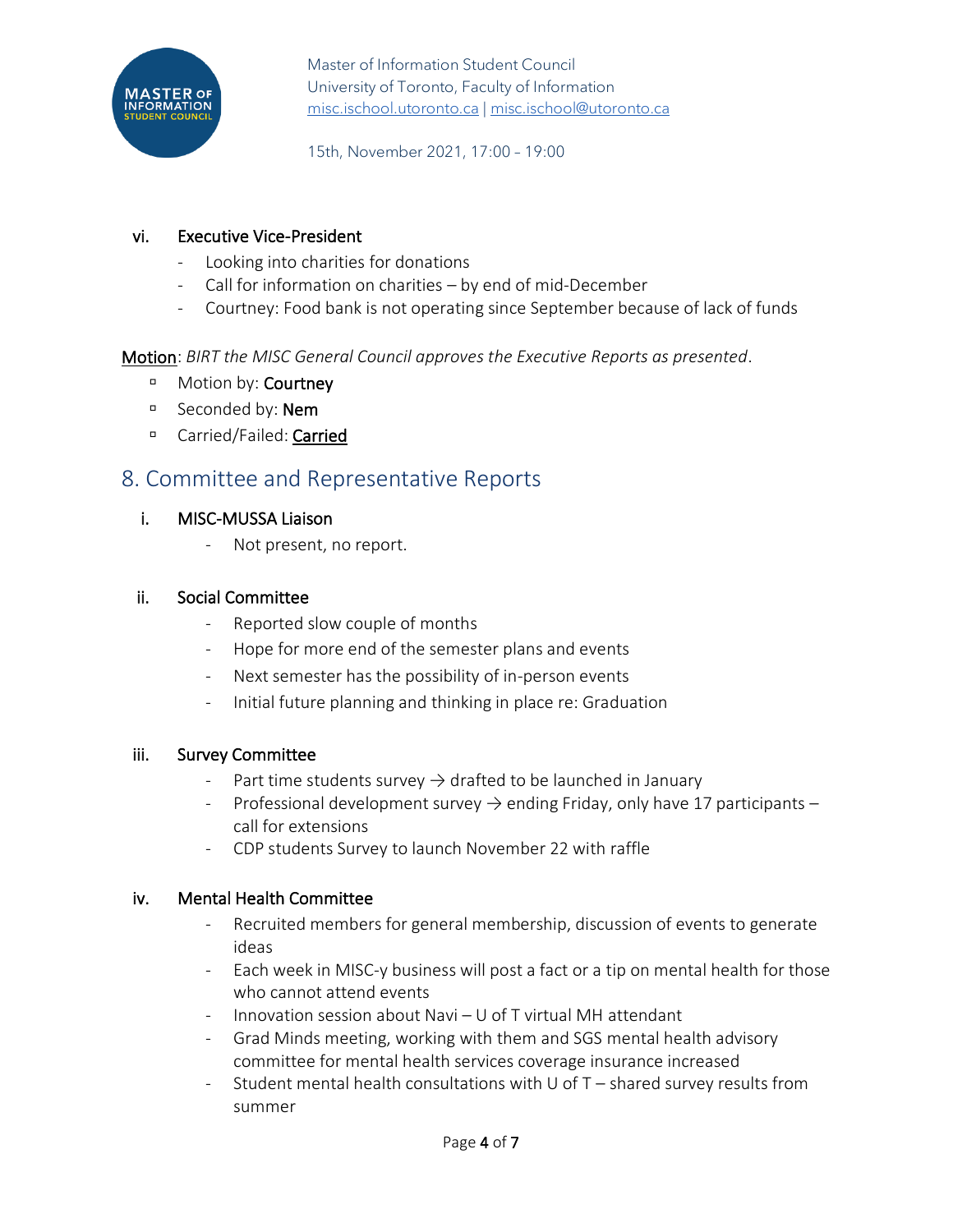

15th, November 2021, 17:00 – 19:00

- Hosting trail-walk event
- Reiterated statement of interest from Lucas for co-chair first year position

#### v. Professional Development Committee

- Survey has been out, might have to extend survey to get more responses
- Meeting with Chimo of Career Services this week for planning for fall event and to discuss more opportunities for students and co-ops/practicums
- Communicating with GLAM organizations for further opportunities for MI students

#### vi. Faculty Council

- From Executive meeting upcoming meeting on 24<sup>th</sup>, pass a motion to update the Truth & Reconciliation – changing from standing committee to a more permanent body for more effective change
- Still requirement for students on board 1 from MISC and one from MUSSA

#### vii. Alumni Association Representative

- Not present  $-$  sends regrets
- Courtney filled in Alumni attended meetings, but are burnt out from virtual events
- Working on professional development opportunities
- Underspending so potential for bigger events come new year

#### viii. T&R Working Group

- Vacant

#### ix. Graduate Students' Union Representatives

- Not present; Courtney to report
- Courtney unable to attend this month
- Based on minutes there are no major updates

#### x. International Student Representatives

- Not present

#### xi. Tech Fund Representatives

Sends regrets - Courtney read report: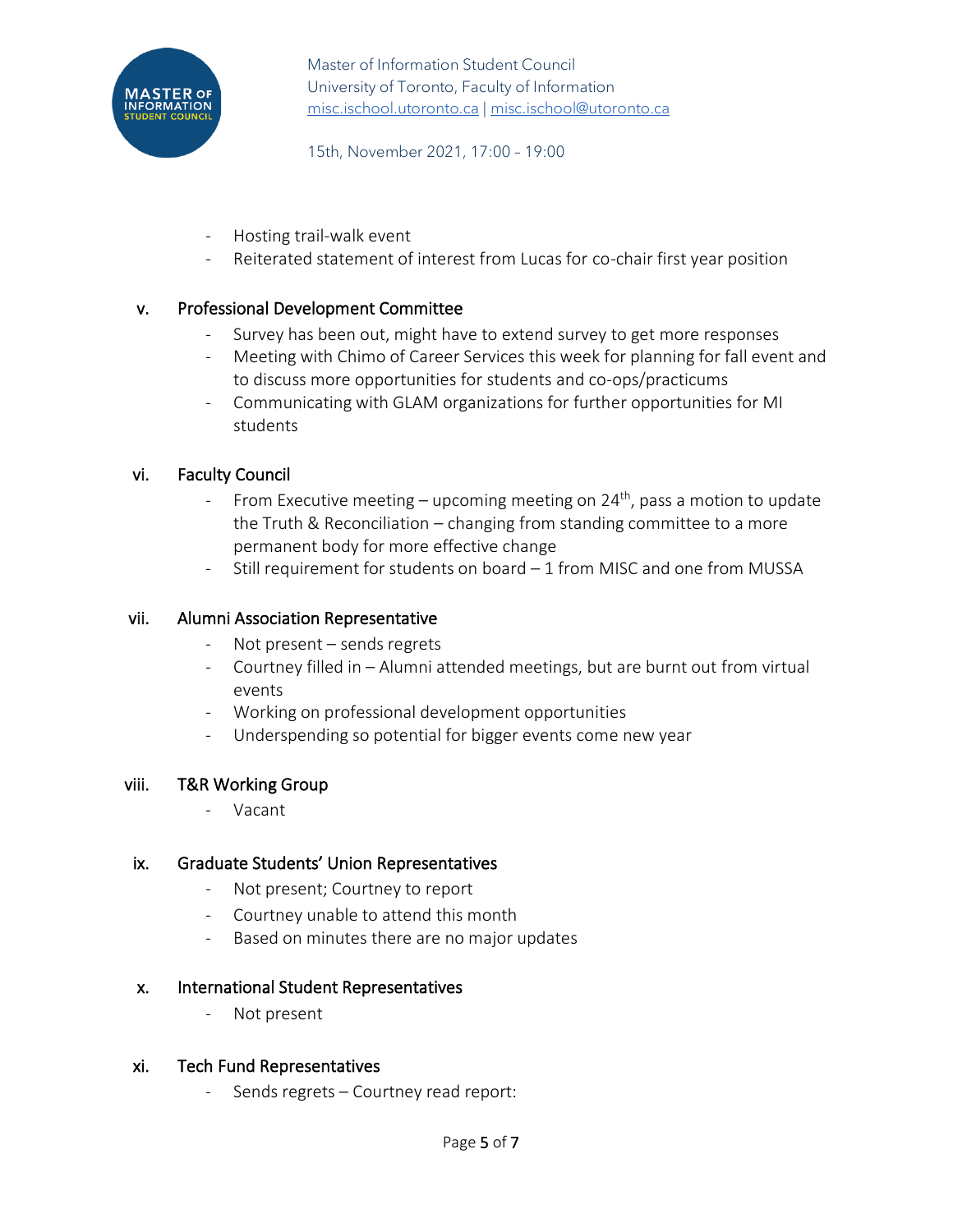

15th, November 2021, 17:00 – 19:00

#### Speaker system in MISC office for hybrid meetings

Motion: *BIRT the MISC General Council approves the Committee and Representative Reports as presented.*

- **D** Motion by: **Courtney**
- □ Seconded by: Shehroze
- <sup>D</sup> Carried/Failed: Carried

### 9.Working Group Reports

#### i. Accessibility Interests Working Group

- Continuing projects from beginning of term:
	- Auditing MISC website
	- Collecting resources to help students learn about accessibility
	- Building own website
	- Currently at 12 members seeing lots of interest

#### ii. Class of 2020 & 2021 Continuity Working Group

- No representative: Nothing to report

#### iii. Diversity Working Group

- Continuing with projects
- Hoping to see a bit more action and engagement
- Lorena is stepping down at end of month  $\rightarrow$  two incoming co-chairs
- Miko provided a brief introduction as one of the new chairs

#### iv. Part-Time Students' Working Group

- No representative: Nothing to report

#### Motion: *BIRT the MISC General Council approves the Working Group Reports as presented.*

- **Motion by: Sheroze**
- □ Seconded by: Rahul
- □ Carried/Failed: Carried